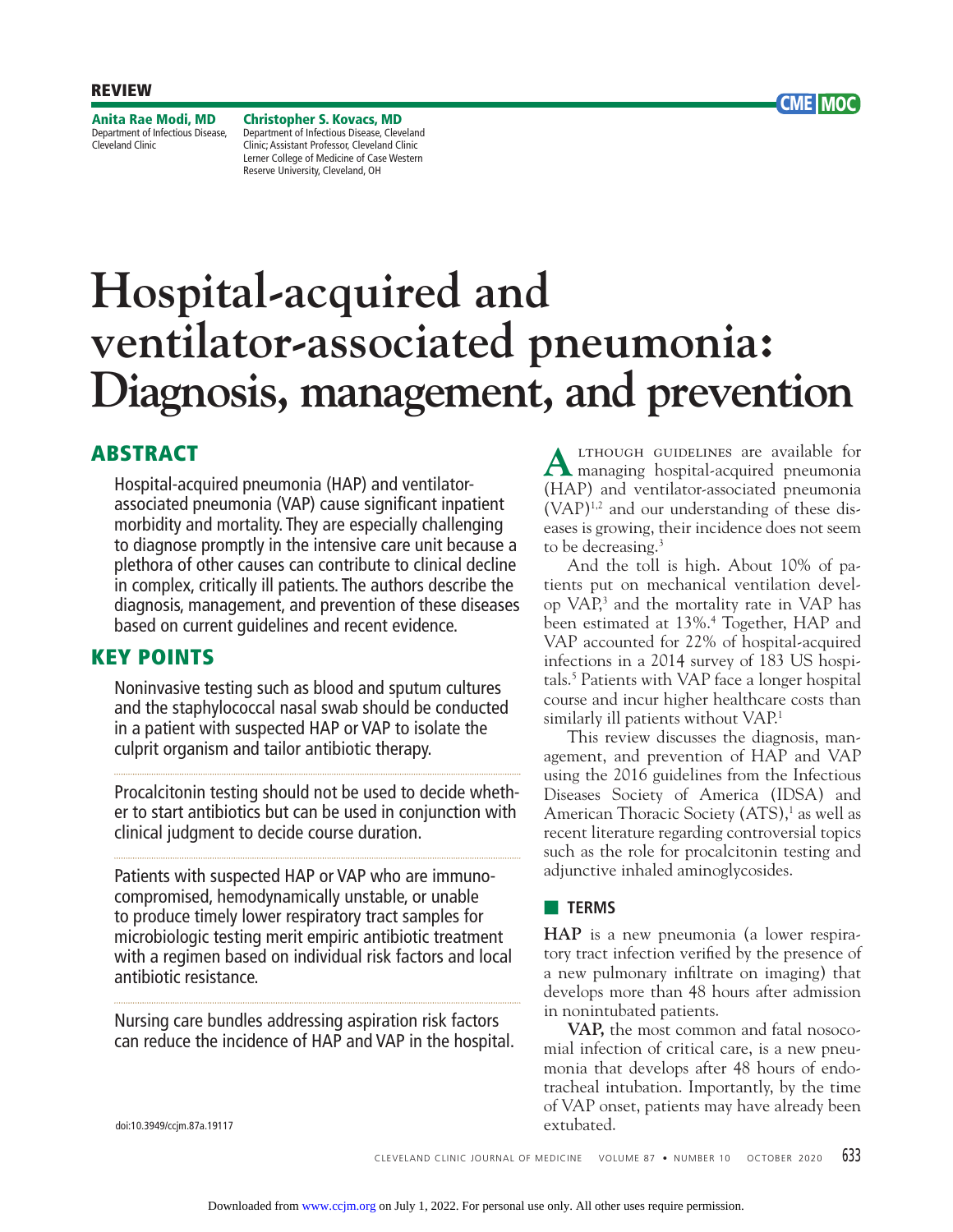#### **'Healthcare-associated pneumonia' is no longer recognized**

Of note, the term "healthcare-associated pneumonia" (HCAP) has been removed from the 2016 guidelines. $1$ 

HCAP was defined in the IDSA/ATS 2005 guidelines as pneumonia developing in a person hospitalized for more than 48 hours in the last 90 days, residing in a nursing home or extended-care facility, or receiving home infusion therapy, wound care, or chronic dialysis.6 As patients who frequently interface with the healthcare system were suspected of harboring multidrug-resistant organisms, the empiric antibiotic regimen recommended for HCAP mirrored that recommended for HAP and VAP.

 But a systematic review and meta-analysis of 24 studies revealed that these criteria for HCAP did not reliably correlate with the presence of multidrug-resistant organisms.<sup>7</sup> Mortality in HCAP was not associated with multidrug-resistant organisms, but rather was associated with patient age and comorbidities.

 The designation of HCAP was ultimately determined to have minimal practical value in decision-making about empiric antibiotic selection and overall prognostication. Patients who would have previously qualified for a diagnosis of HCAP should instead be treated as having community-acquired pneumonia unless they have specific individual risk factors that call for broad-spectrum empiric antibiotic treatment (see below).

**By the time of VAP onset, patients may have already been extubated**

## **E** ASPIRATION IS AN IMPORTANT CAUSE **OF HAP AND VAP**

Aspiration is an important contributor to the pathogenesis of HAP and VAP. Further, proton-pump inhibitors and histamine-2 receptor blockers, by suppressing acid production, can allow nosocomial pathogens to colonize the oropharynx and endotracheal tube and be aspirated.<sup>2</sup> VAP-specific risk factors such as age, recent surgery, and admission for neurologic causes or cardiovascular failure all increase the risk of aspiration.8,9

### ■ **CHALLENGING TO DIAGNOSE**

HAP and VAP can be challenging to diagnose promptly, owing to limited diagnostic tests and a broad differential diagnosis for patients who develop increasing oxygen requirements, leukocytosis, and secretions in the intensive care unit (ICU). Respiratory decline accompanied by fevers and a productive cough—or following a witnessed or suspected aspiration event in the hospital—can suggest developing pneumonia. While scoring systems such as the Clinical Pulmonary Infection Score are used to guide the management of community-acquired pneumonia, the IDSA/ATS guidelines suggest using clinical criteria alone for the management of HAP and VAP.1,10

 According to the guidelines, the diagnosis of HAP and VAP requires all of the following:

- New lung infiltrates on chest imaging
- Respiratory decline
- Fever
- Productive cough.

Absence of a new infiltrate significantly lowers the probability of VAP and can guide the clinician to alternative causes of inpatient respiratory decline, including pulmonary embolism.1

#### **Noninvasive tests**

Once an infiltrate is observed and HAP or VAP is suspected as the cause of respiratory decline, several noninvasive tests are recommended to isolate a pathogen and promptly tailor empiric antibiotics to the culprit organism.

**Blood cultures** are recommended for all patients diagnosed with HAP or VAP.1 Fifteen percent of patients with VAP are bacteremic, and up to 25% of blood cultures from this group demonstrate pathogens reflective of a secondary, nonpulmonary source of infection.<sup>1</sup>

 Thus, blood cultures can be useful to identify the pathogen responsible for HAP or VAP, especially if respiratory cultures are unrevealing, and also to inform the clinician as to the presence of additional concomitant infections unrelated to the respiratory tract. For example, *Candida* and *Enterococcus* species are not known to cause pneumonia, and so detecting these pathogens in the bloodstream may direct the clinician to a separate and previously unsuspected site of infection such as a catheter-related bloodstream infection.

**Sputum cultures** should be obtained in patients with HAP and in nonintubated patients with VAP who are capable of producing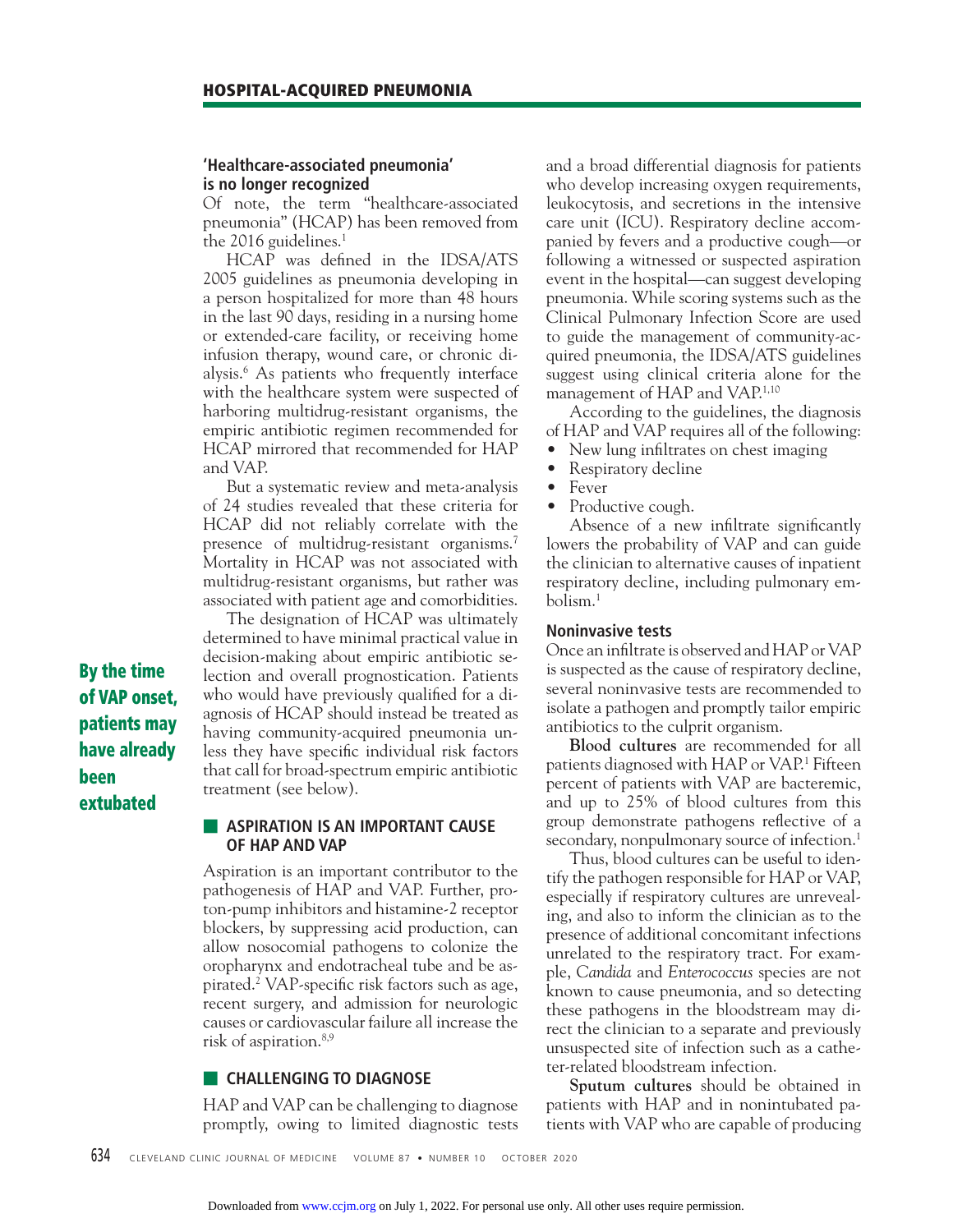a sufficient sample, characterized by few to no squamous epithelial cells on Gram stain.

 For patients who cannot produce an adequate sputum sample, semiquantitative sputum samples obtained by noninvasive methods (eg, endotracheal aspiration) are preferred over quantitative samples obtained by noninvasive or invasive methods such as bronchoscopy and blind bronchial sampling (mini-bronchoalveolar lavage) in an effort to reduce cost and patient harm associated with quantitative and invasive testing.1 Quantitative testing may be falsely unremarkable if antibiotics have been started before sample collection and may erroneously trigger the cessation of appropriate therapy. Further, no improvement in mortality rate, length of ICU stay, or duration of mechanical ventilation has been observed in patients who underwent invasive sampling.<sup>1</sup>

 However, invasive sampling may be merited for an immunocompromised patient or a patient experiencing continued clinical decline despite appropriate antibiotics and with a negative noninvasive evaluation, given its improved diagnostic yield.<sup>11</sup>

 Should invasive sampling be attempted, high cellularity (> 400,000 cells/mL) and the presence of more than 50% neutrophils in bronchoalveolar lavage fluid can implicate VAP.12,13 The IDSA/ATS guidelines suggest discontinuing antibiotics if the final bronchoalveolar lavage culture results demonstrate fewer than 104 colony-forming units/mL, though it should be noted that the yield of bronchoscopic cultures dramatically decreases after 72 hours of antibiotic exposure.<sup>1</sup> Negative bronchoscopic cultures obtained from a patient on empiric antibiotic therapy may rule out multidrug-resistant organisms but do not entirely rule out pneumonia.

**Polymerase chain reaction** (PCR) testing has been increasingly employed to diagnose pathogens responsible for HAP and VAP and to guide antibiotic stewardship measures.

 The *Staphylococcus aureus* nasal swab, a PCR-based test, demonstrated a high negative predictive value for methicillin-resistant *S aureus* (MRSA) colonization in a patient population with a 10% prevalence of MRSA.<sup>14</sup> The sensitivity of this test is higher when used for HAP (sensitivity  $85\%$ , specificity  $92\%$ ) than

for VAP (sensitivity  $40\%$ , specificity  $94\%$ ). Given that a patient's nasal colonization pattern reliably predicts which *Staphylococcus* species could be responsible for an ongoing pneumonia, the nasal swab has been widely used as an antibiotic stewardship tool, prompting safe discontinuation of anti-MRSA agents when negative, particularly in the context of HAP.14

 The respiratory viral panel, a PCR-based nasopharyngeal swab, should be used especially during influenza season to identify viral causes of HAP and VAP for which antibiotic therapy may not be necessary.<sup>1</sup>

Within the first 2 days in the hospital, pneumonia is most likely attributable to community-acquired organisms. After 48 hours, culprit organisms include pathogens to which the patient was exposed in the hospital.<sup>1</sup>

 Antibiotic use within the 90 days preceding new pneumonia is the only known risk factor consistently correlated with MRSA and multidrug-resistant *Pseudomonas aeruginosa*  HAP and VAP.<sup>1</sup> Patients with the following risk factors may be additionally predisposed to VAP due to multidrug-resistant organisms:

- Cystic fibrosis or bronchiectasis
- Septic shock
- Acute respiratory distress syndrome
- Renal replacement therapy before VAP

At least 5 days of hospitalization.<sup>1</sup>

 Viruses cause up to 20% of cases of HAP and VAP.15 An observational study of 262 patients with HAP determined that respiratory syncytial virus, parainfluenza virus, and rhinovirus were the most common causative pathogens, and 8% of all HAP cases were caused by bacterial and viral coinfection.<sup>15</sup>

**Procalcitonin testing** can help differentiate viral from bacterial pathogens in patients with HAP or VAP and potentially identify cases of coinfection. While any infectious pneumonia can elevate this serum biomarker, typical bacteria tend to lead to higher procalcitonin levels than atypical bacteria or viruses.16 Cytokines, associated with bacterial infections, enhance procalcitonin release, whereas interferons, associated with viral infections, inhibit procalcitonin release.

 Procalcitonin testing is not perfect, however, as procalcitonin is not elevated in up to 23% of typical bacterial infections.<sup>16</sup> A systematic review and meta-analysis of 15

**In the absence of a new infiltrate. consider other causes of inpatient respiratory decline, including pulmonary embolism**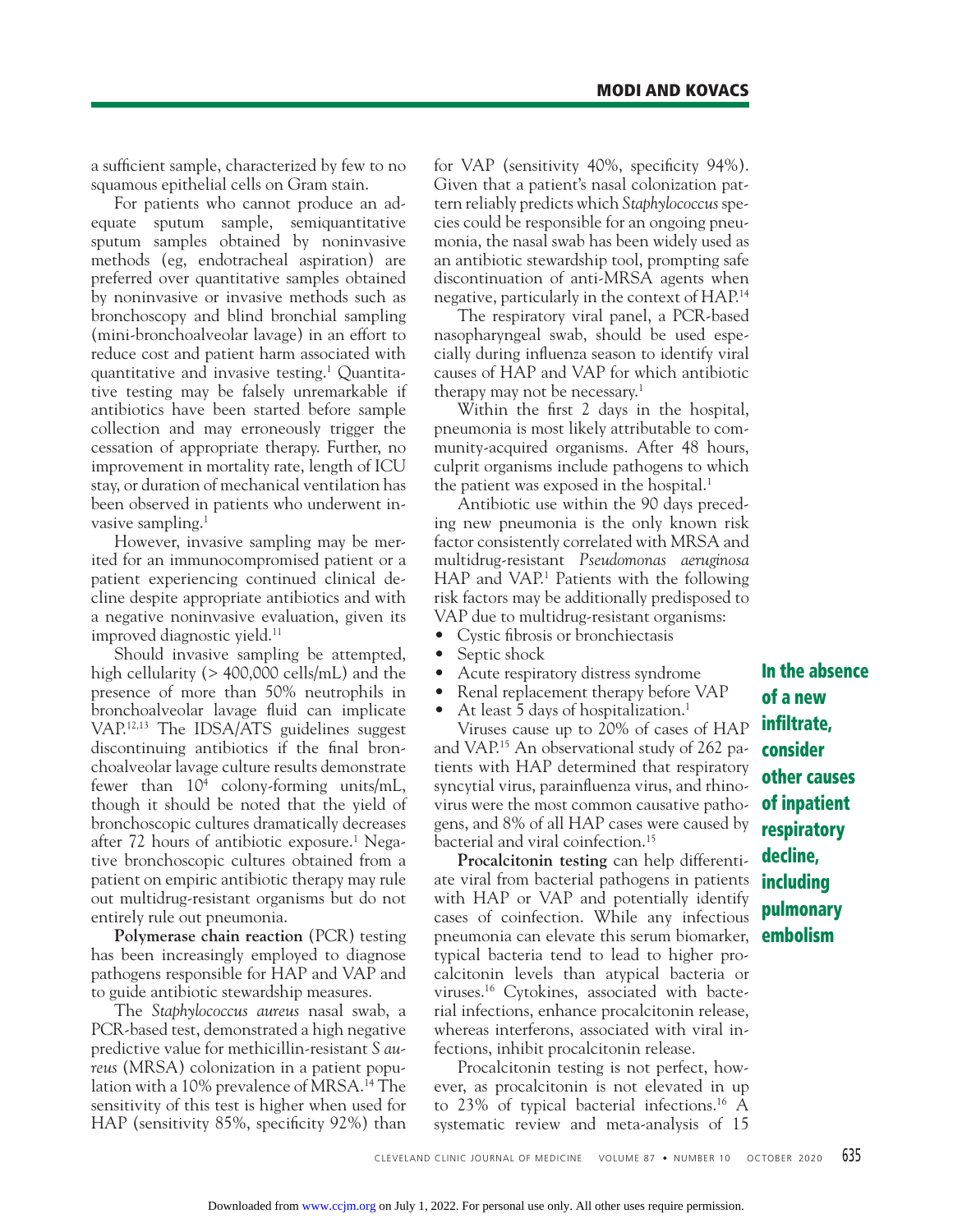randomized controlled trials in ICU patients evaluated procalcitonin guidance in initiating antibiotics compared with clinical judgment alone and noted no difference in short-term mortality. However, procalcitonin-guided cessation of antibiotics was associated with a lower mortality rate than cessation of antibiotics based on clinical judgment alone.<sup>17</sup>

 In keeping with these results, the IDSA/ ATS guidelines state that procalcitonin should not replace clinical judgment to decide on antibiotic initiation for patients with a diagnosis of HAP or VAP, but can be monitored over the course of therapy to note a trend, and can be used in conjunction with clinical judgment to de-escalate and eventually discontinue antibiotics.<sup>1</sup>

 Our understanding of the use of procalcitonin in HAP and VAP management is still in its infancy. There is no consensus on this subject, but we offer the following, based on our own experience and the relationship between procalcitonin levels and cytokines and interferons:

- Elevated procalcitonin in a patient with a PCR-proven viral infection such as influenza can suggest bacterial superinfection and merit continuation of antibiotic therapy.
- A low-positive or negative procalcitonin level in a patient with PCR-proven viral infection may lend confidence to the diagnosis of viral HAP or VAP and prompt safe discontinuation of antibiotics.
- A negative procalcitonin in a patient with a clinical history suggesting alternative causes of respiratory decline or marked improvement with diuresis can also support antibiotic cessation.

## **E** MANAGEMENT OF HAP AND VAP

Although delaying the start of antibiotic therapy is associated with a higher risk of death in the context of sepsis, recent studies argue that antibiotics may not be immediately required in every patient with suspected HAP or VAP.

 Two different strategies—clinical and bacteriologic—can be used in this decision. In the clinical strategy, antibiotics are started in patients with a new pulmonary infiltrate concerning for HAP or VAP if they meet 2 of the following 3 criteria: fever, productive cough, and leukocytosis. In the bacteriologic strategy, antibiotics are held until quantitative cultures of lower respiratory tract samples confirm a diagnosis of HAP or VAP.

A single-center observational study<sup>18</sup> comparing these 2 strategies noted that, while patients managed with the clinical strategy were rapidly started on antibiotics, they experienced a lower chance of receiving initially appropriate therapy, a longer duration of treatment, and a significantly higher rate of in-hospital mortality, possibly due to selection of resistant organisms. However, certain patients do merit prompt and aggressive antibiotic therapy even before culture results become available: those with hemodynamic or respiratory instability, those with immunocompromised status, and those for whom timely sampling of lower respiratory tract secretions is not feasible.<sup>1</sup>

## **Initial empiric coverage of MRSA, gram-negative bacteria**

Once the decision to treat a patient with suspected HAP or VAP is made, an institutionspecific antibiogram should guide the selection of an empiric antibiotic regimen that best addresses local organism prevalence and antibiotic resistance patterns.<sup>1</sup> If such an antibiogram is not readily available, a regimen with empiric coverage of methicillin-susceptible *S aureus* and gram-negative bacilli such as *P aeruginosa* should be selected, eg, piperacillintazobactam, cefepime, levofloxacin, imipenem, or meropenem.

**One antipseudomonal agent or two?** Patients who recently received intravenous antibiotics or are at high risk of death merit double coverage of *P aeruginosa* with antibiotics from 2 different classes for empiric treatment of HAP. Placement in an ICU where more than 10% of gram-negative isolates are resistant to an agent being considered for monotherapy is an additional indication for the initiation of 2 antipseudomonal agents to treat VAP.1 Patients with *P aeruginosa* pneumonia complicated by bacteremia who receive empiric antipseudomonal combination therapy have a lower mortality rate than those who receive antipseudomonal monotherapy.19 Combination therapy ensures timely initiation of at least 1 active agent. Patients who receive

**Understanding of the use of procalcitonin in HAP and VAP is still in its infancy**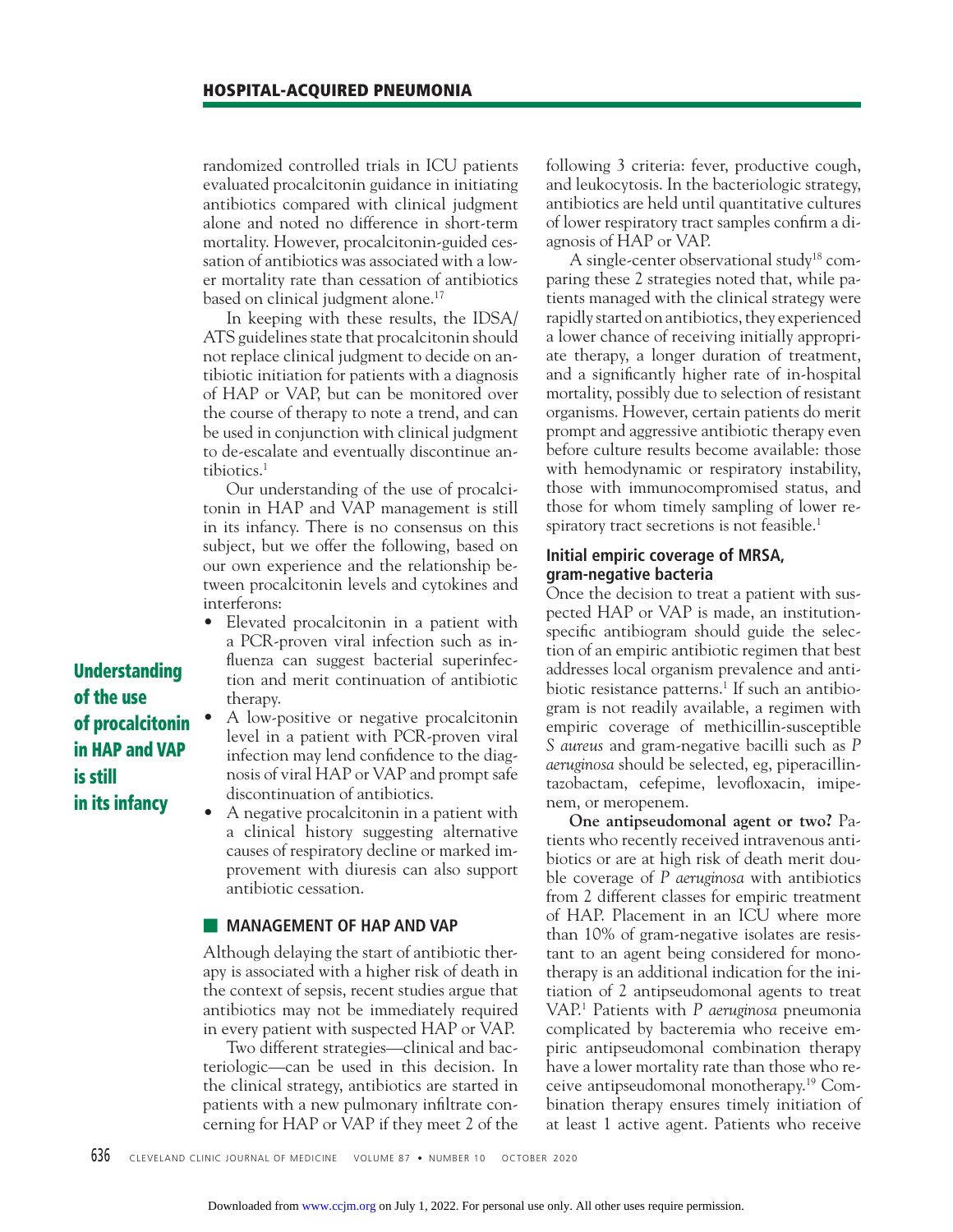antipseudomonal monotherapy may experience delays to the initiation of an appropriate antipseudomonal agent if resistance to the chosen agent is present.

**Is MRSA coverage needed?** Not all patients with HAP or VAP need empiric MRSA coverage. Vancomycin or linezolid should be initiated only in those who received intravenous antibiotics in the last 90 days, are hospitalized in a unit where at least 20% of *S aureus*  isolates are methicillin-resistant or where the prevalence of MRSA is unknown, or are at high mortality risk.<sup>1</sup>

 Additionally, despite the role of aspiration in the development of HAP and VAP, empiric anaerobic coverage is not always indicated. This is because over the first 48 hours of hospitalization, bacterial colonization of the oropharynx and endotracheal tube evolves from a predominance of streptococcal and anaerobic species to a predominance of gram-negative, nosocomial flora.

**Role for inhaled antibiotics.** The guidelines discourage the use of intravenous aminoglycosides and polymyxins, given concerns for nephrotoxicity in critically ill patients with HAP or VAP. However, for VAP due to pathogens susceptible only to aminoglycosides or polymyxins, inhaled aminoglycosides or colistin can and should be used in conjunction with their intravenous formulations.<sup>1</sup>

 Systemic aminoglycosides achieve low concentrations in respiratory secretions and in epithelial lining fluid of the lung, resulting in subtherapeutic levels that may encourage the development of multidrug-resistant organisms.20 Inhaled antibiotics are not associated with the degree of nephrotoxicity seen in patients given the equivalent intravenous formulations, and their addition to systemic antibiotics may allow for higher drug concentrations at the site of infection, which in turn may help improve clinical cure rates and reduce the duration of mechanical ventilation.

 Adjunctive inhaled antibiotics have not been demonstrated to affect overall mortality rates in VAP. The relationships between adjunctive inhaled antibiotics and ICU length of stay, hospital length of stay, and prevalence of multidrug-resistant organisms have yet to be elucidated.

#### **Final tailored regimen**

Regardless of the empiric regimen initiated, culture susceptibilities can allow for appropriate tailoring of antibiotics to the culprit organisms responsible for HAP and VAP.

 Aspiration events that precipitate HAP and VAP are inherently polymicrobial. Thus, even if sputum cultures demonstrate only 1 pathogen, the final antibiotic regimen used to treat a patient with suspected aspiration should still include coverage of oral and enteric flora, including gram-negative and anaerobic bacteria.

### **Duration of treatment**

The duration of the antibiotic course in uncomplicated HAP and VAP is 7 days, as longer courses have not been shown to reduce rates of recurrent pneumonia, treatment failure, duration of mechanical ventilation, hospital length of stay, or mortality.<sup>1</sup> If a patient is hemodynamically stable, is needing less oxygen, and is tolerating oral intake, oral antibiotics can be used to complete a course of therapy for uncomplicated HAP or VAP.

 HAP and VAP associated with pulmonary or extrapulmonary complications, such as empyema or bacteremia, merit longer course **Preventing**  durations specific to these issues. Pneumonias due to *Pseudomonas* or *Acinetobacter* species are also considered complicated and merit at least 2 weeks of antibiotic therapy due to the risk of relapse associated with shorter course durations.<sup>21</sup> Follow-up chest imaging during the same admission is not indicated unless the **them** patient continues to decline. In such a case, repeat radiography or computed tomography of the chest may detect a pulmonary complication requiring procedural intervention or, alternatively, may guide the clinician to search for unrelated causes of decline if signs on imaging are improved.

 Infectious disease consultation for evaluation and antibiotic management can be helpful in an immunocompromised patient or a patient experiencing continued clinical decline on appropriate antibiotic therapy. Pulmonary consultation is indicated for patients who develop complications requiring procedural intervention such as empyema and in patients who merit invasive sampling of the lower respiratory tract.

**HAP and VAP is as important as diagnosing and managing**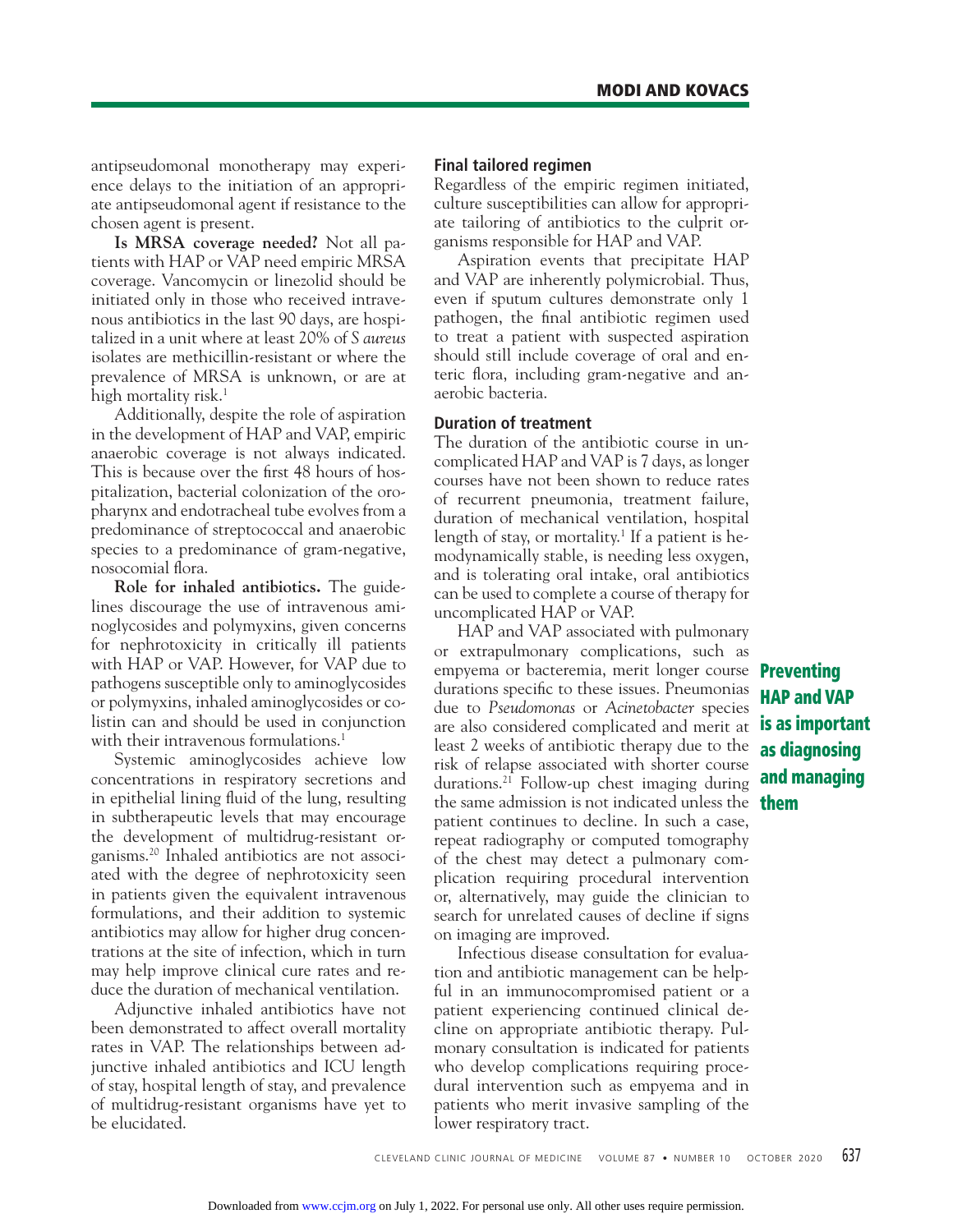#### ■ **PREVENTING HAP AND VAP**

Preventing HAP and VAP is as important as diagnosing and managing them and depends upon multiple approaches to address individual aspiration risk factors and nosocomial transmission of disease.

#### **Preventing colonization and aspiration**

Regular oral care, assessment of the need for proton-pump inhibitor and histamine-2-receptor blocker therapy, and early identification and treatment of dysphagia—especially in the elderly and in patients with recent stroke or surgical procedures—are key features to preventing oropharyngeal colonization of pathogenic organisms, aspiration, and ensuing HAP or VAP. A systematic review and meta-analysis including 2 studies of critically ill, nonventilated patients reported significant risk reduction in HAP through the use of chlorhexidine oral cleansing, electric toothbrushing, and oral hygiene instruction.<sup>22</sup>

 Data supporting oral care in VAP prevention are more robust, with several institutions worldwide reporting reduced VAP incidence in association with ICU "bundles" including an oral care component.

 One institution implemented a protocol involving twice-daily chlorhexidine oral cleansing in addition to elevating the head of the bed to more than 30 degrees, oncedaily respiratory therapy-driven weaning attempts, and conversion from a nasogastric to an orogastric tube as feasible for all ventilated trauma patients. $23$  One year after this protocol was implemented, the incidence of VAP had declined, and patients without VAP accrued fewer total ventilator days, ICU days, and hospital days, although their mortality rate was no lower than in patients with VAP.

 Other strategies to reduce aspiration risk include maintaining tracheal cuff pressure, eliminating nonessential tracheal suction, and avoiding gastric overdistention. A 20-bed academic medical ICU developed a task force and an educational session to raise awareness about aspiration prevention with subsequent assessments of compliance with these strategies.<sup>24</sup> These interventions increased compliance dramatically over a 2-year time span, during which the center noticed a 51% decrease in VAP incidence as well as decreased ventilator days and healthcare costs. Standardized use of aspiration-prevention strategies and didactic modules, championed by an invested multidisciplinary team, can collectively reduce aspiration risk and associated pneumonia.<sup>1</sup>

#### **Managing the microbiome**

Probiotics and antibiotics in HAP and VAP prevention are still under evaluation. In theory, probiotics could reduce VAP by improving intestinal barrier function, increasing host cell antimicrobial peptides, and regulating the composition of intestinal flora to reduce overgrowth and colonization by pathogenic organisms.25 However, large, randomized controlled trials should be conducted to determine the clinical efficacy of this strategy.

 The French Society of Anesthesia and Intensive Care Medicine and the French Society of Intensive Care 2017 guidelines recommend selective digestive decontamination with a topical antiseptic administered enterally for up to 5 days to prevent HAP and VAP.<sup>26</sup>

 These guidelines cite meta-analyses of randomized controlled trials demonstrating a relationship between selective digestive decontamination and decreased mortality as well as decreased acquisition of multidrug-resistant organisms, but acknowledge that the role of selective digestive decontamination may be limited in units that already face high prevalence of multidrug-resistant organisms. A theoretical risk of increased *Clostridioides difficile* incidence with routine selective digestive decontamination use has yet to be explored.

 These seemingly opposing strategies of HAP and VAP prevention require further investigation.

#### **Infection control**

In addition to addressing individual patient risk factors for HAP and VAP, clinicians should address potential for nosocomial transmission of pathogens typically responsible for pneumonia.

 Timely vaccinations for both patients and providers reliably reduce transmission of influenza, *Haemophilus infl uenzae*, and *Streptococcus pneumoniae* pneumonia.27 While these pathogens are not commonly associated with the hospital setting, transmission from patients hospitalized with community-acquired pneumonia or from ill healthcare providers to oth-

**Several institutions report decreased incidence of VAP using ICU care 'bundles'**